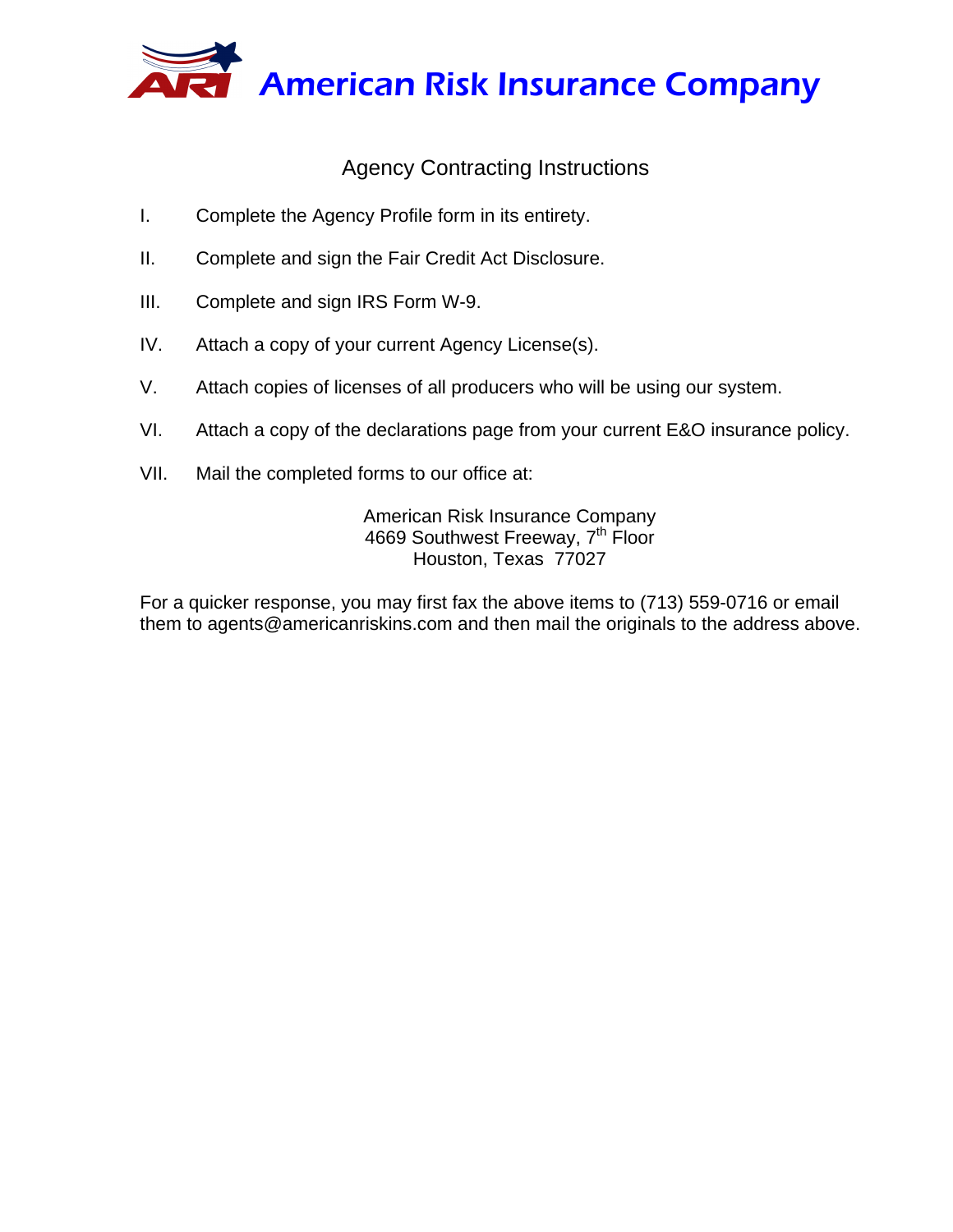

# AGENCY PROFILE – DIRECT APPOINTMENT

Please type or print your answers. Use a separate sheet if necessary.

### **GENERAL INFORMATION**

| I/We are applying for the following appointment(s) with ARI:                                 |
|----------------------------------------------------------------------------------------------|
| <b>Personal Lines</b> Commercial Property Both                                               |
|                                                                                              |
| 2. Main Address:                                                                             |
|                                                                                              |
|                                                                                              |
| 3. Mailing Address (if different from above):                                                |
|                                                                                              |
|                                                                                              |
|                                                                                              |
|                                                                                              |
| 5. Formed as a: $\Box$ Corporation $\Box$ Partnership $\Box$ Individual                      |
|                                                                                              |
| 6. TDI Agency License Number: Expiration Date: __________________________________            |
| 7. Does your agency have broadband internet access? TVES<br>$\vert$   NO                     |
| 8. What type of Agency Management Software is used? ____________________________             |
| 9. Existing ChoicePoint Node ID? TYES NO If yes, please provide:                             |
| 10. Do you subscribe to EZ Lynx Comparative Rater for Home Insurance? TES<br>$\vert$ NO      |
| 11. Is this a Minority or Woman-owned organization? $\Box$ YES<br>$\vert$   NO               |
|                                                                                              |
| <b>BACKGROUND</b>                                                                            |
| 1. Date business was established:                                                            |
| 2. Is Agency engaged in, owned by, associated or affiliated with, or controlled by any other |
| $\Box$ YES<br>business interest?<br>NO                                                       |
| If "YES", please describe:                                                                   |
|                                                                                              |
| 3. Branch Offices:<br><b>YES</b><br>N <sub>O</sub>                                           |
| If "YES", please list (attach a separate sheet if necessary):                                |
|                                                                                              |
| American Risk Insurance Company, Inc.<br>Page 1 of 5                                         |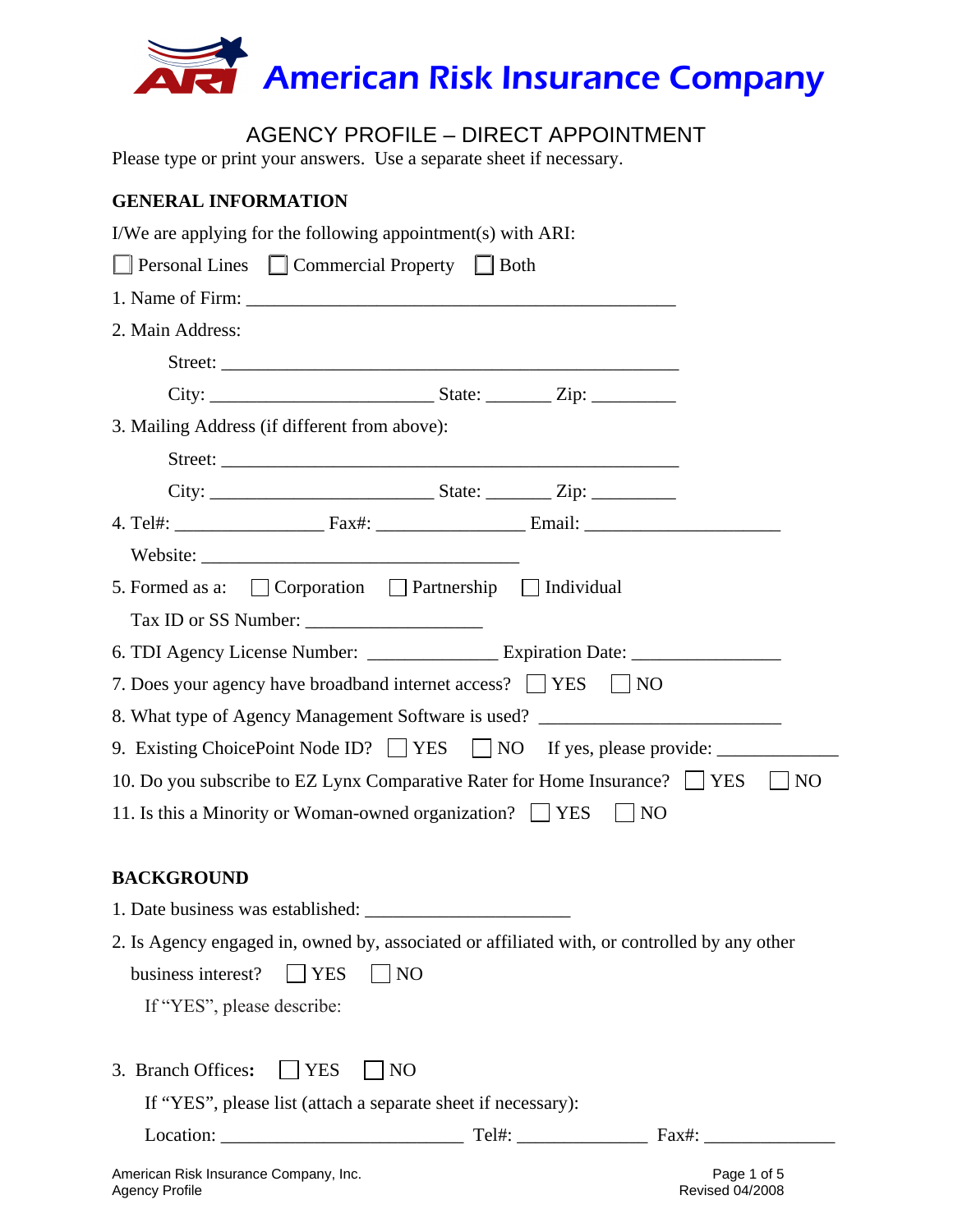

| 4. Have you or your agency ever filed bankruptcy in the United States? $\Box$ YES $\Box$ NO |  |
|---------------------------------------------------------------------------------------------|--|
| If "YES", attach statement giving details and circumstances.                                |  |
| 5. Does your agency specialize in any particular line of insurance? $\Box$ YES $\Box$ NO    |  |

If "YES", please explain:

### **PRINCIPALS & PERSONNEL**

1. Principals/Officers/Brokers Name of Title or Year Started Year Started Licensing License Principal Position in Insurance with Agency State Number \_\_\_\_\_\_\_\_\_\_\_\_ \_\_\_\_\_\_\_\_\_\_ \_\_\_\_\_\_\_\_\_ \_\_\_\_\_\_\_\_\_ \_\_\_\_\_\_ \_\_\_\_\_\_\_ \_\_\_\_\_\_\_\_\_\_\_\_ \_\_\_\_\_\_\_\_\_\_ \_\_\_\_\_\_\_\_\_ \_\_\_\_\_\_\_\_\_ \_\_\_\_\_\_ \_\_\_\_\_\_\_ \_\_\_\_\_\_\_\_\_\_\_\_ \_\_\_\_\_\_\_\_\_\_ \_\_\_\_\_\_\_\_\_ \_\_\_\_\_\_\_\_\_ \_\_\_\_\_\_ \_\_\_\_\_\_\_  $\frac{1}{2}$  ,  $\frac{1}{2}$  ,  $\frac{1}{2}$  ,  $\frac{1}{2}$  ,  $\frac{1}{2}$  ,  $\frac{1}{2}$  ,  $\frac{1}{2}$  ,  $\frac{1}{2}$  ,  $\frac{1}{2}$  ,  $\frac{1}{2}$  ,  $\frac{1}{2}$ 2. Shareholders a. Name: \_\_\_\_\_\_\_\_\_\_\_\_\_\_\_\_\_\_\_\_\_\_ S.S. Number: \_\_\_\_\_\_\_\_\_\_\_\_\_\_\_\_\_\_\_ Address: Percentage of Ownership: 0.00% b. Name: \_\_\_\_\_\_\_\_\_\_\_\_\_\_\_\_\_\_\_\_\_\_ S.S. Number: \_\_\_\_\_\_\_\_\_\_\_\_\_\_\_\_\_\_\_ Address: Percentage of Ownership: 0.00% c. Name: \_\_\_\_\_\_\_\_\_\_\_\_\_\_\_\_\_\_\_\_\_\_ S.S. Number: \_\_\_\_\_\_\_\_\_\_\_\_\_\_\_\_\_\_\_ Address: Percentage of Ownership: 0.00% 3. Employees Name of Title or Year Started Year Started Licensing License Employee **Position** in Insurance with Agency State Number \_\_\_\_\_\_\_\_\_\_\_\_ \_\_\_\_\_\_\_\_\_\_ \_\_\_\_\_\_\_\_\_ \_\_\_\_\_\_\_\_\_ \_\_\_\_\_\_ \_\_\_\_\_\_\_ \_\_\_\_\_\_\_\_\_\_\_\_ \_\_\_\_\_\_\_\_\_\_ \_\_\_\_\_\_\_\_\_ \_\_\_\_\_\_\_\_\_ \_\_\_\_\_\_ \_\_\_\_\_\_\_ \_\_\_\_\_\_\_\_\_\_\_\_ \_\_\_\_\_\_\_\_\_\_ \_\_\_\_\_\_\_\_\_ \_\_\_\_\_\_\_\_\_ \_\_\_\_\_\_ \_\_\_\_\_\_\_ \_\_\_\_\_\_\_\_\_\_\_\_ \_\_\_\_\_\_\_\_\_\_ \_\_\_\_\_\_\_\_\_ \_\_\_\_\_\_\_\_\_ \_\_\_\_\_\_ \_\_\_\_\_\_\_ **OPERATIONS**  1. Do you write business outside your State of domicile?  $\Box$  YES  $\Box$  NO If "YES", please explain:

2. Does your agency operate as a Retailer, Wholesaler or combination?

% Retail  $\%$  Wholesale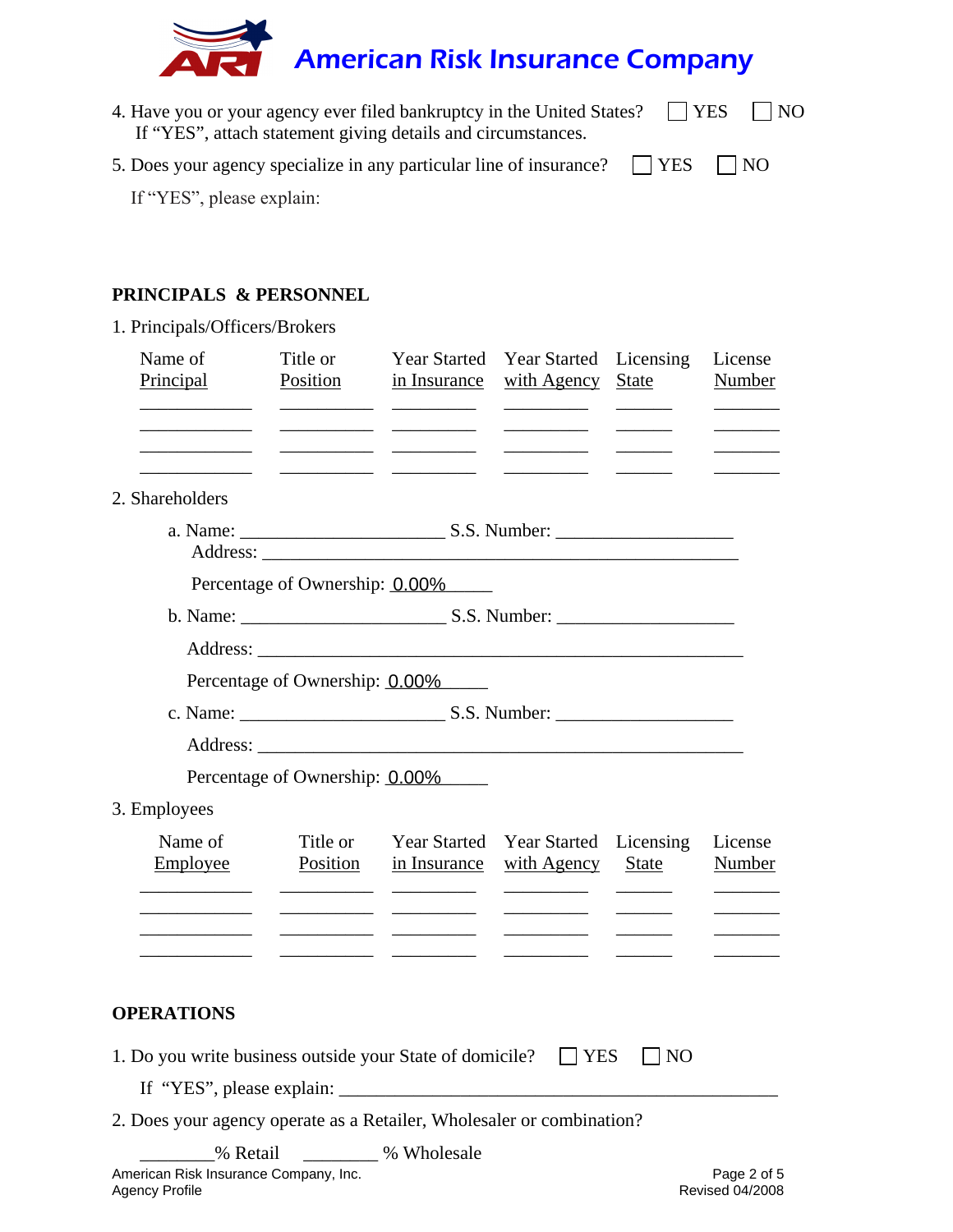# American Risk Insurance Company

### 3. General Agency Premium Volume & Distribution

|    |                             | Previous Year | Current Year (Projections) |
|----|-----------------------------|---------------|----------------------------|
|    | a. Automobile – Commercial  |               |                            |
|    | b. Automobile – Personal    |               |                            |
|    | c. Commercial $-$ BOP       |               |                            |
|    | d. Commercial $-$ Casualty  |               |                            |
|    | e. Commercial – Property    |               |                            |
|    | Homeowners $HO-A/HO-A+$     |               |                            |
| g. | Homeowners HO-B             |               |                            |
|    | h. Home Dwelling Fire – TDP |               |                            |
|    | Home – Other                |               |                            |
|    | All Other Lines             |               |                            |
|    | <b>TOTAL ALL LINES</b>      | \$0.00        | \$0.00                     |

Avg. Number of Home NEW BUSINESS Apps Written Per Month: \_\_\_\_\_\_\_\_

Avg. Number of Home RENEWAL Apps Per Month:

Commercial Property Current Book of Business (if applying for a Commercial Lines appointment)

|                                                                                  | # of Policies         |        | Total Premium           |
|----------------------------------------------------------------------------------|-----------------------|--------|-------------------------|
| Apartments/Condos<br>a.                                                          |                       |        |                         |
| b. Hotels/Motels                                                                 |                       |        |                         |
| c. Office Buildings/Parks                                                        |                       |        |                         |
| <b>Shopping Centers</b><br>d.                                                    |                       |        |                         |
| All Other<br>$e_{-}$                                                             |                       |        |                         |
| TOTAL COMMERCIAL PROPERTY<br>4. Anticipated volume to ARI<br>a. New Business     | <b>Personal Lines</b> | \$0.00 | <b>Commercial Lines</b> |
| b. Transfer From Current Carrier(s)                                              |                       |        |                         |
| 5. List Top Standard Carriers (all lines) Represented in Order of Premium Volume |                       |        |                         |

|    | Carrier | # of Years | Annual        | Loss         | Contact Rep. |
|----|---------|------------|---------------|--------------|--------------|
|    |         | Appointed  | Volume $(\$)$ | Ratio $(\%)$ |              |
| a. |         |            |               | 0.00%        |              |
| b. |         |            |               | 0.00%        |              |
| c. |         |            |               | $0.00\%$     |              |

6. List Top Surplus Lines & MGAs (all lines) Represented in Order of Premium Volume

| Carrier        | # of Years | Annual        | Loss      | Contact Rep. |
|----------------|------------|---------------|-----------|--------------|
|                | Appointed  | Volume $(\$)$ | Ratio (%) |              |
| a.             |            |               | 0.00%     |              |
| b.             |            |               | 0.00%     |              |
| $\mathbf{c}$ . |            |               | 0.00%     |              |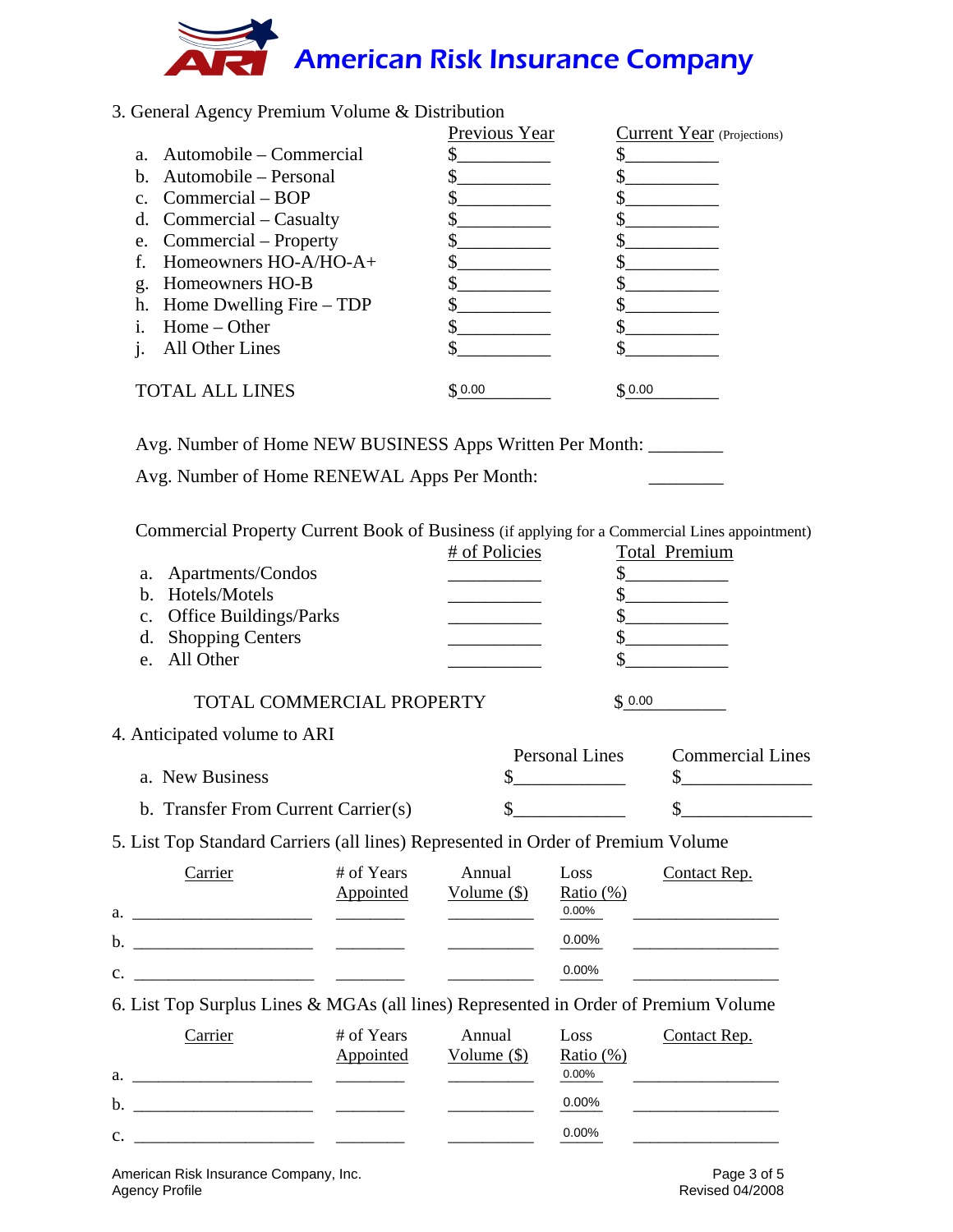# American Risk Insurance Company

| Carrier                                                                                                                                                                                                                                    | # of Years<br>Appointed | Annual<br>Volume $(\$)$ | Loss<br>Ratio $(\%)$ | <b>Contact Rep.</b> |
|--------------------------------------------------------------------------------------------------------------------------------------------------------------------------------------------------------------------------------------------|-------------------------|-------------------------|----------------------|---------------------|
| a.                                                                                                                                                                                                                                         |                         |                         | $0.00\%$             |                     |
| b.<br><u> 1989 - Andrea Aonaich, ann an t-Aonaich an t-Aonaich ann an t-Aonaich ann an t-Aonaich ann an t-Aonaich ann an t-Aonaich ann an t-Aonaich ann an t-Aonaich ann an t-Aonaich ann an t-Aonaich ann an t-Aonaich ann an t-Aonai</u> |                         |                         | 0.00%                |                     |
|                                                                                                                                                                                                                                            |                         |                         |                      |                     |
|                                                                                                                                                                                                                                            | Deductible:             |                         |                      |                     |

7. List Top Home Insurance Carriers in Order of Premium Volume

9. Has any member of your Agency received any complaints or disciplinary action by a State Insurance Department or other regulatory Agency?  $\Box$  YES  $\Box$  NO If "YES", please explain:

- 10. Have any errors and omissions claims been made during the past five years against your agency, any of its past or present partners, executive officers, directors, solicitors, office brokers, employees, or predecessors in business or against any corporation that you or your agency was employed by, associated with or had an interest in?  $\Box$  YES  $\Box$  NO If "YES", please explain:
- 11. Are you or your agency, any of its officers, directors, solicitors, office brokers or employees aware of any circumstances or any allegations or contentions of any incident which may result in an errors and omissions claim being made against you or your agency or any past or present partner, officer, director, solicitor, office broker or employee?  $\Box$  YES  $\Box$  NO If "YES", please explain:
- 12. Have any companies terminated your agency appointment or withdrawn your authority on any particular types of business in the past 24 months?  $\vert$   $\vert$  YES  $\vert$  NO If "YES", please explain:

The undersigned hereby declares that the answers given with respect to the foregoing questions are true, complete and accurate with no misrepresentations, omissions, or any other concealment of fact and I understand that any false information stated in this application could negatively influence the decision of my agency for appointment with American Risk Insurance Company.

| Signature of Principal/Owner: | Date:  |
|-------------------------------|--------|
| Printed Name:                 | Title: |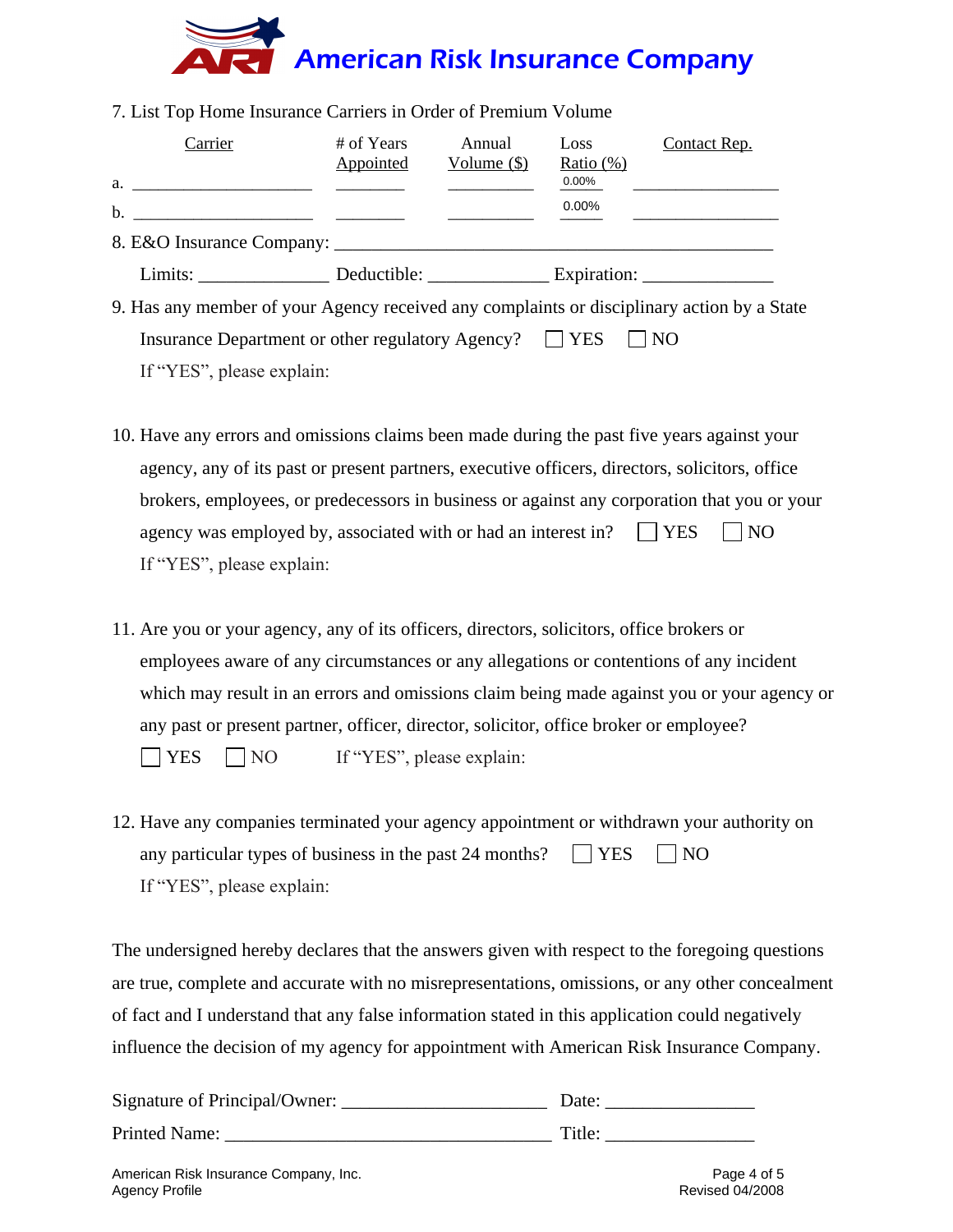

Individual copies to be completed by all agency principals/owners:

### Notice to Proposed Agency of Investigation under the Fair Credit Act

I understand that American Risk Insurance Company ("Company") may request an investigative report about me and other principals of my Agency as part of their normal agency selection process. As such, I authorize all workers compensation boards, industrial accident boards, corporations, companies, credit agencies, educational institutions, persons, law enforcement agencies, former employers, and military services to release all written and verbal information about me to any reporting agency selected by Company and I release them from all liability and responsibility for doing so. I also authorize the procurement of a consumer report and understand that it may contain information about my background, mode of living, character, and personal reputation. This authorization, in original or copy form, will be valid for this and any future reports or updates that may be required.

Statements made herein are representations on which Company may rely on considering my request for appointment as a representative of Company. This information is complete and accurate to the best of my knowledge and recollection. I understand and agree that any misrepresentation of fact, whenever discovered, will be basis for termination for cause of any such appointment.

# Proposed Agency Agreement

- 1. I will be an Agent initially assigned to and under the review of an Account Executive and Underwriter of the Company.
- 2. American Risk Insurance Company has the right at all times, and without liability, to reject any application for insurance without specifying the reason, to refund any premium on any policies or applications secured, and to demand repayment of any commission or other benefit received.
- 3. I will comply with the rules and regulations of American Risk Insurance Company, the laws of the state(s) in which I am licensed and/or appointed, and the regulations of the department(s) of insurance relating to my activities in the solicitation of insurance. If I violate or break any of these rules or regulations, I agree to abide by any court, regulatory or administrative ruling.
- 4. I will not change or waive any terms, rates, or conditions of any policy, contract advertisement or receipt.
- 5. I will promptly remit to Company, all monies I receive on behalf of the Company as full or partial payment for first-year or renewal premiums for any item.
- 6. I will not enter into any contract or incur any expense on behalf of the Company, nor, will I represent myself as having the authority to do so.
- 7. The Company may, without liability to me, cancel my appointment(s) at any time.

| Signature                      | Title |                | Date |
|--------------------------------|-------|----------------|------|
| <b>Printed Name:</b>           |       |                |      |
| Agency Name:                   |       |                |      |
| Home Address:                  |       |                |      |
| <b>Social Security Number:</b> |       | Date of Birth: |      |
| Drivers License #:             |       |                |      |
| State of Issuance:             |       |                |      |